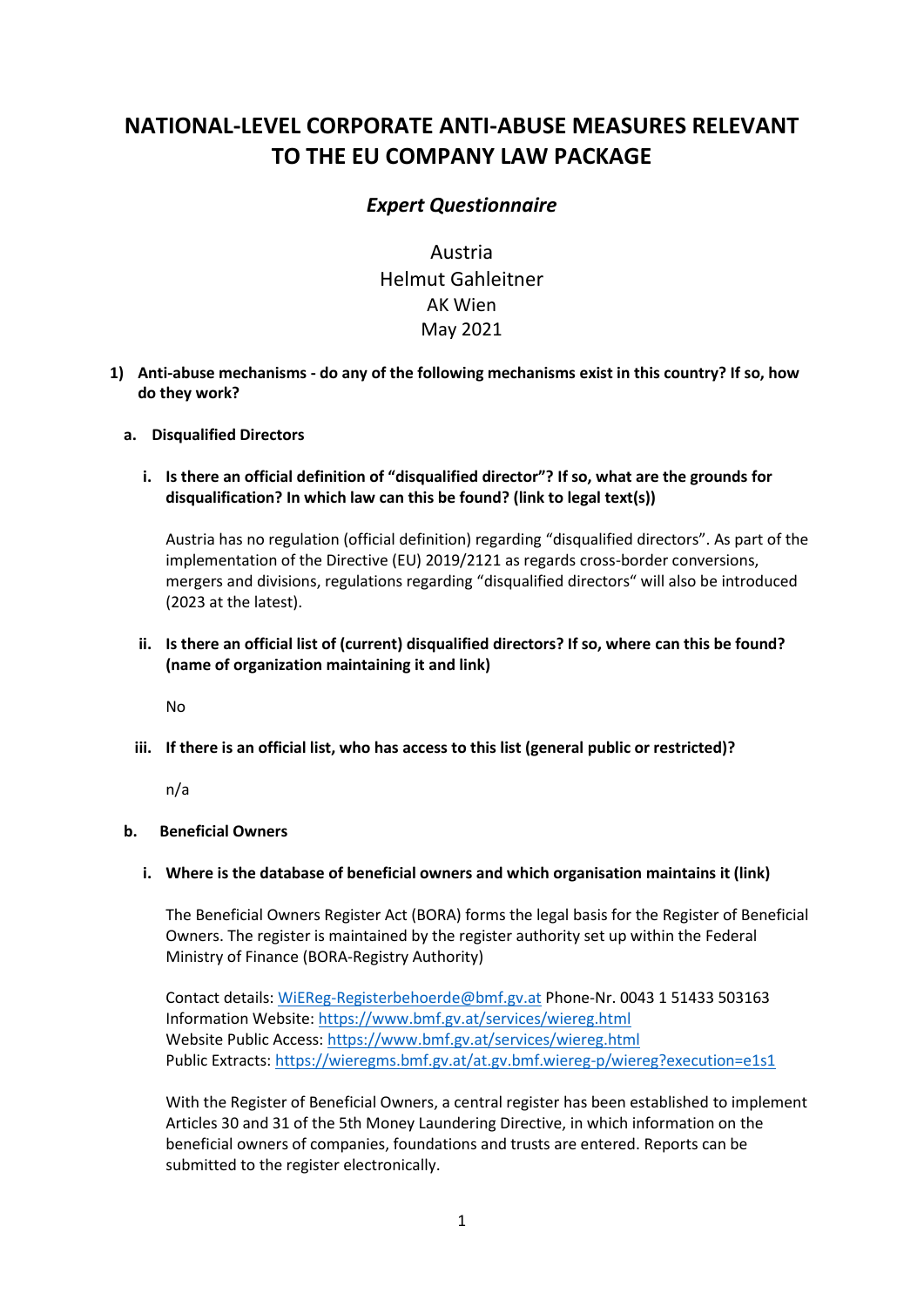#### **ii. Are there any checks on the authenticity of beneficial owners, or does the organisation depend on a "statutory declaration" or "affidavit" from the company directors?**

In order to make completion of the reporting form as easy as possible, an automatic reconciliation with the Central Register of Residents is carried out for beneficial owners with their principal residence in Austria and an automatic reconciliation with the register of companies, register of associations and supplementary register for other affected parties is carried out for top-level legal entities with their principal residence in Austria.

Since 10 January 2020 (implementation of the 5th Money Laundering Directive) the following measures have to be taken by the register authority for the purposes of ensuring that the data stored in the register is adequate, accurate and up-to-date:

- semi-automatic analysis of the reports with the purpose of classifying them into risk categories and identifying potentially incorrect reports
- random-sample checking of incoming reports on the basis of risk analysis
- continuous monitoring of the incoming reports and random-sample checks of those legal entities that do not replace a notice with a new report within six weeks,
- occasional and prospective performance of analyses

# **iii. How quickly must the company give notice when ownership has changed (updating of lists/databases)?**

According to Article 3 BORA, the legal entities are obligated to determine and verify their beneficial owners once a year. Legal entities that are not exempt from the reporting obligation must report their beneficial owners within four weeks of their initial entry into the respective master register. In addition, legal entities that are not exempt from the reporting obligation must, within four weeks of the due date of the annual review, report any changes identified during the review or confirm the reported data.

The legal entities themselves report the data on the beneficial owners to the register electronically via the Business Service Portal of the Federal Government. By registering with the Business Service Portal, each legal entity is clearly identified. It is also possible to have the report carried out by a professional representative (e.g. notary or lawyer).

Deliberate violations of the reporting obligations are punishable as financial offences with a penalty of up to EUR 200,000 in the case of an intentional offence. A grossly negligent violation of the reporting obligations is sanctioned with up to EUR 100,000.

# **iv. Who has access to the beneficial ownership database? Does the general public have unrestricted access, restricted access or no access?**

The general public has restricted access. Extracts are available for a user charge of EUR 3. Search queries can be conducted by using either the identification number or the name of the legal entity. A search of beneficial owners is not intended.

The public excerpt contains the following information:

• Details about the legal entity (name, address, commercial register, register number, legal form, date of incorporation)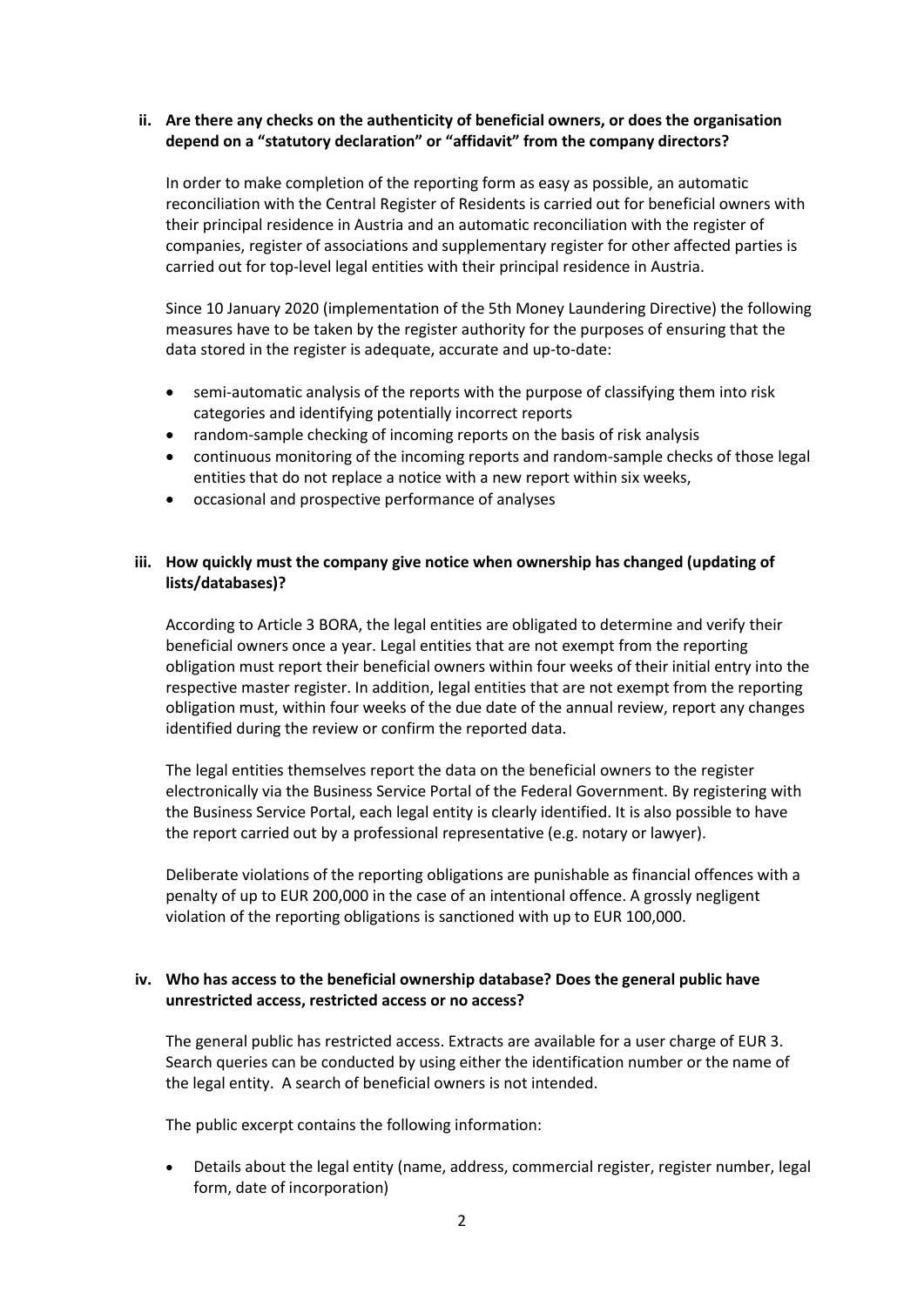- Details about direct beneficial owners and indirect beneficial owners (given name, surname, date of birth, nationality, country of residence)
- Nature and scope of the beneficial interest

In cases where a restriction on access to the register has been granted, details about the beneficial owner are not shown. Instead, a notification about the access restriction pursuant to this Article shown.

[Here you find the guide to public inspection of the register of beneficial owners.](https://www.bmf.gv.at/dam/jcr:1f887174-9a74-4cb4-990a-d756aecf621c/2020-03-17%20Guide%20to%20public%20inspection.pdf) 

# **c. Electronic identity (eID) scheme – is there a scheme registered with the European Commission, and if so, what eIDAS level of assurance does it have?**

Austria is in the process of implementing the further development of the citizen card / mobile phone signature concept and will be able to put the new electronic proof of identity (ID Austria) into full operation at the end of 2021. ID Austria will replace the mobile phone signature as electronic proof of identity in the future. For more information see: ID Austria [\(oesterreich.gv.at\)](https://eur03.safelinks.protection.outlook.com/?url=https%3A%2F%2Fwww.oesterreich.gv.at%2Fthemen%2Fdokumente_und_recht%2Fid-austria.html&data=04%7C01%7CHelmut.GAHLEITNER%40akwien.at%7Ceb845c516d47487edfcb08d8e3e54e18%7C18118d2e26f6406f9d11deb44a2b92bb%7C0%7C0%7C637509921291817149%7CUnknown%7CTWFpbGZsb3d8eyJWIjoiMC4wLjAwMDAiLCJQIjoiV2luMzIiLCJBTiI6Ik1haWwiLCJXVCI6Mn0%3D%7C1000&sdata=TMFgXSlI1Rl1jFHAkaFD31NsnCVN4OD48vbzUU8gaJs%3D&reserved=0)

Austria has not yet made a notification according to the eIDAS Regulation; this is planned for this year, with the level of assurance "high".

# **2) Company registry – transparency, access, cost**

#### **a. Which organization maintains the company registry? (name and link)**

The commercial register (Firmenbuch) is a central public register maintained by the regional courts; in places with several courts of first instance, there are special jurisdictions. In Vienna, for example, the commercial register is kept by the Commercial Court of Vienna (Handelsgericht Wien), and in Graz by the Regional Court for Civil Matters in Graz. In Austria, there are 16 courts of first instance which keep the company register. The local jurisdiction depends on the respective seat of the legal entity. The Commercial Court of Vienna is by far the most important company register court [\(Handelsgericht Wien \(justiz.gv.at\)\)](https://www.justiz.gv.at/hg-wien/handelsgericht-wien~26d.de.html). The legal basis is the Commercial Register Act (Firmenbuchgesetz – FBG). Easy access to the commercial register is via justizonline.gv.at [\(www.justizonline.gv.at\)](http://www.justizonline.gv.at/)

# **b. To what extent is the registry digitalized? Can company foundations/registrations and reporting be carried out fully online/digitally?**

The commercial register is an electronic register in which all data, both current and historical, has been available electronically.

All initial and subsequent submissions to the court can be transmitted electronically via the Electronic Legal Communication of the Judiciary (Elektronischer Rechtsverkehr der Justiz). For example, the entire process of establishing a GmbH (limited liability company) can be done digitally and online (more below). Certain institutions have to use the electronic legal communication (e,.g. lawyers, notaries, financial institutions). Every year approximately 320,000 submissions to the company register courts are made. 90 % are submitted electronically and 10 % in paper form. Paper submissions are scanned by the court.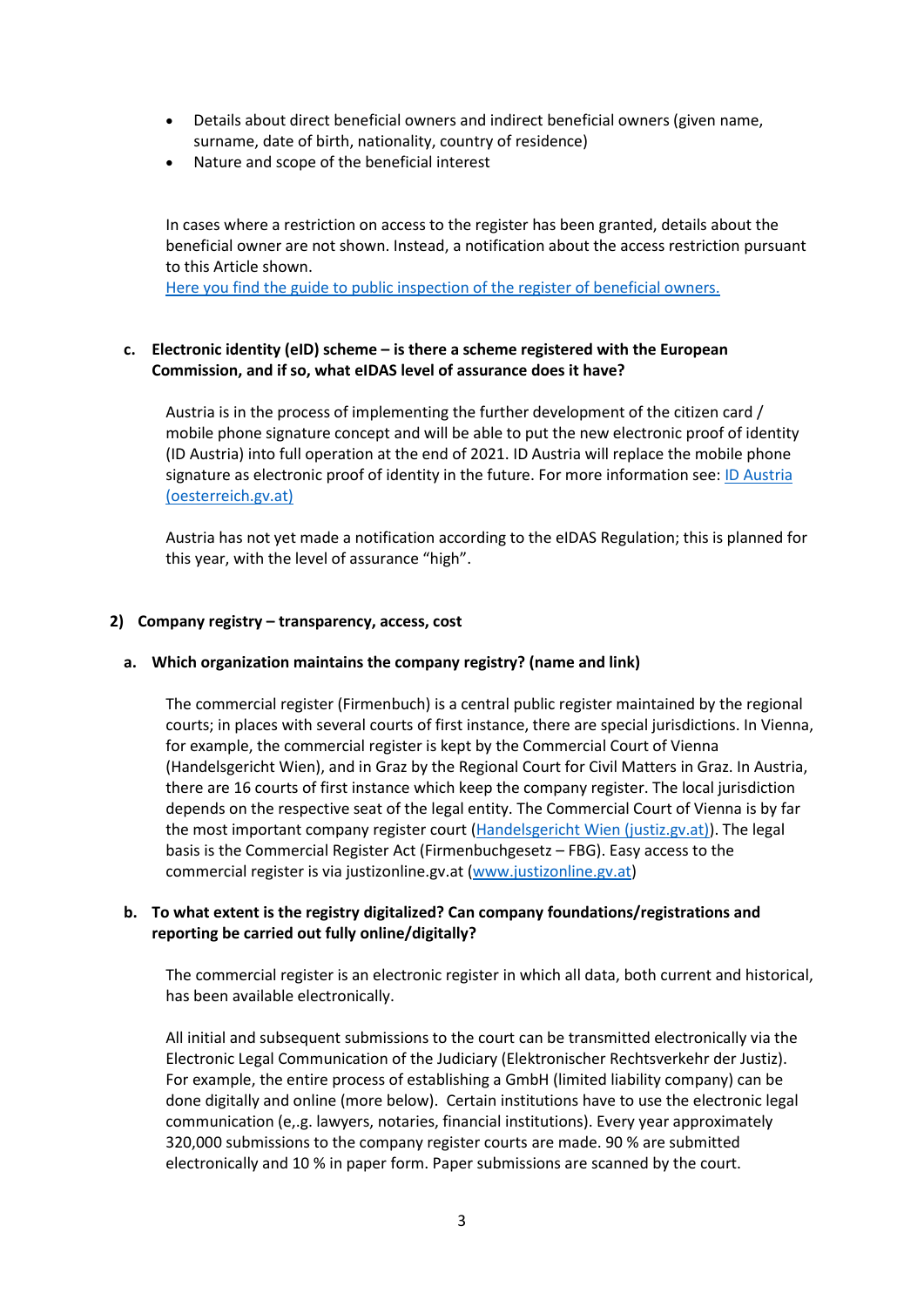#### **c. Are bulk downloads of the entire list of registered companies possible?**

Excerpts of the Company register are basically individual inquiries. Bulk downloads, which refer to the entire database, are possible but require approval by the Federal Ministry of Justice.

# **d. Does the registry have search features beyond the name of the company or person (e.g. by sector or employee size)**

An excerpt from the company register can be retrieved from the database by specifying the company register number.

If the company register number is unknown, it can be searched for using the name of the legal entity or using the name of a person who exercises a function in the legal entity. There is no additional search.

# **e. What is the typical cost of downloading a document from the registry?**

The following basic data (brief information) are free of charge: Commercial register number, the company name, the legal form, the registered office, the registered country and the business address of the legal entity has been free of charge since June 1, 2017.

A fee is payable for detailed company statements or documents. The costs are set by law for each type of document. The fee for the latest company register extract is € 3.53, the fee with historical data is € 5.90.

# **f. Is there information on employment levels beyond what is contained in annual accounts?**

No

# g. **Information on European company forms and EU reorganizations (CBM) - is a search possible for companies with the SE legal form or companies reorganized through a CBM?**

The European Company (SE) and the documents and information relating to the European Company (SE) are entered in the commercial register in accordance with the provisions applicable to national stock corporations. The search function is of course limited to European Companies that are registered in Austria (see answer d). A special search function for CBM is only possible with an approval by the Federal Ministry of Justice.

#### **3) Firm foundations**

#### **a. What authority or organization is responsible for registering new companies (with link)?**

The commercial register courts are responsible for registering new companies. In Vienna it is the Commercial Court of Vienna (Handelsgericht Wien). Depending on size and legal form the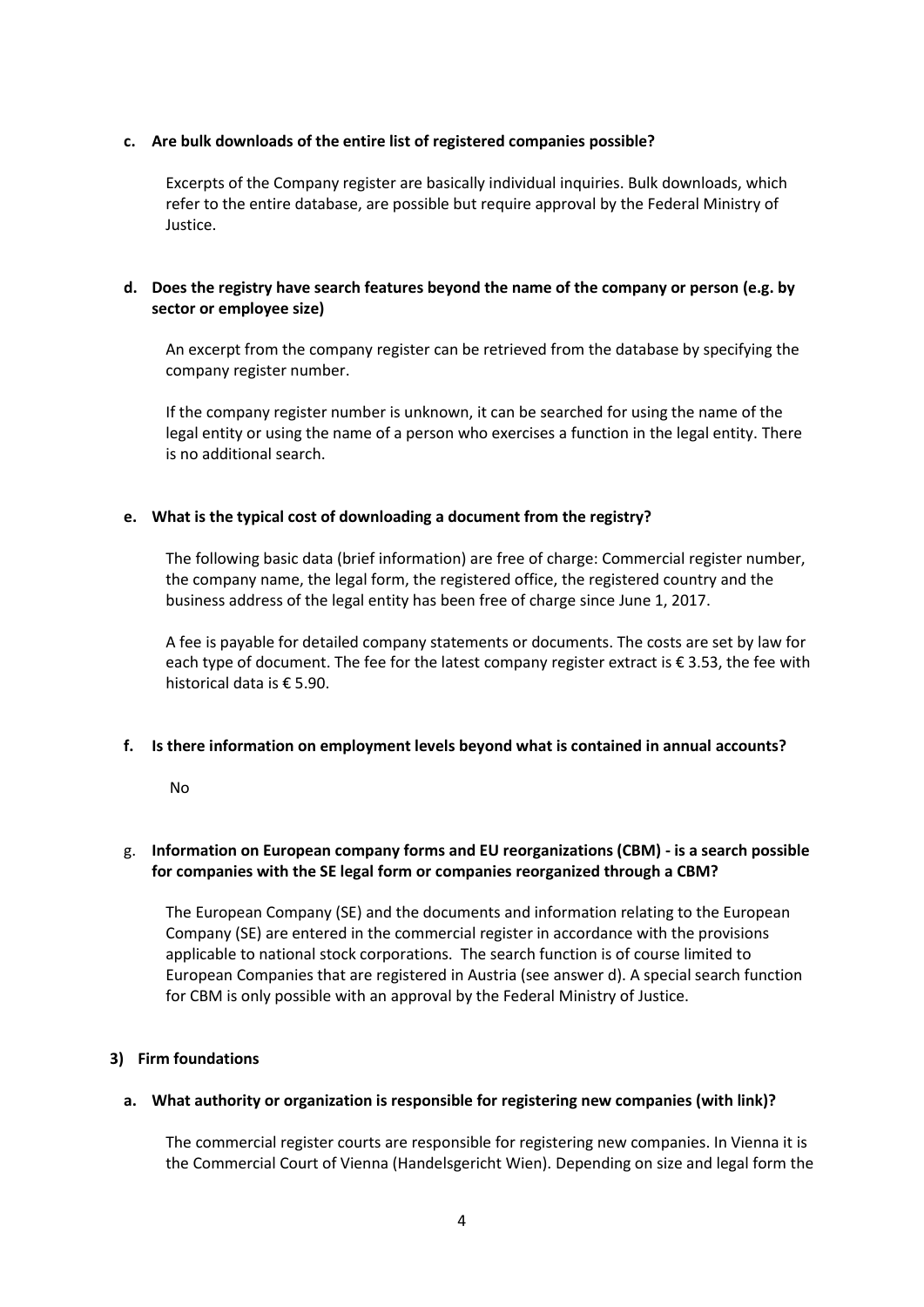checks and registration are made either by the responsible judge or the legal clerk (Diplomrechtspfleger/in)

Link to Commercial Court of Vienna: [Handelsgericht Wien \(justiz.gv.at\)](https://www.justiz.gv.at/hg-wien/handelsgericht-wien~26d.de.html)

#### **b. What are the steps needed to found and register a new company? To what extent can these happen digitally?**

As mentioned above, a limited liability company (GmbH) can be founded completely online and digitally. A notary must be consulted when drawing up the memorandum of association, certifying signatures and registering companies (the exception is the so-called "simplified GmbH formation".

The "simplified" GmbH formation with only one founder, who is also the sole managing director, can only be carried out online. In this case, a notary is not required. The credit institute checks the identity of the founder when the founder opens a bank account to pay in the share capital. The credit institution transmits electronically the bank confirmation, a copy of the photo identification as well as a certification of signature directly to the commercial register. The articles of association shall also be submitted online to the company register and may only contain the minimum contents (company name, register seat, corporate purpose, share capital, managing director) (§ 9a GmbH).

The consultation with the notary takes place within the framework of one or, depending on the case, several video conferences.

The identification of the founders and, if applicable, other participants (e.g. third-party managing directors) is carried out pursuant to § 69b Para. 2 No. 1 NO (Notariatsordnung, Notary-E-Identification-Regulations).

In the future, identification via the E-ID ("ID Austria") will also be available as an identification alternative.

The articles of association/declaration of incorporation in the form of a notarial act are drawn up electronically within the framework of a video conference between founders and the notary in a single act using electronic signatures pursuant to § 69b NO.

The manager's signature is also certified by the notary within the framework of a video conference pursuant to section 79(9) NO.

If the managing director is not appointed in the articles of association but by resolution of the shareholders, the certification of signatures pursuant to section 79(9) NO may also take place in in a video conference using electronic signatures.

When founding a GmbH, at least half of the minimum share capital ( $\epsilon$  17.500) must be paid in cash. For this purpose, a bank account must be opened for the GmbH, into which the shareholders pay the capital. The bank must confirm that the minimum capital is available and at the free disposal of the managing directors. New since 01.01.2018: In order to be able to carry out the formation of the GmbH at the notary's office even faster, it is possible for share capital to be paid to a notary trust account via the Notary Bank (Notariatsbank), which forwards the payment to the company account after registration of the new company. In this way the notary can issue the bank confirmation.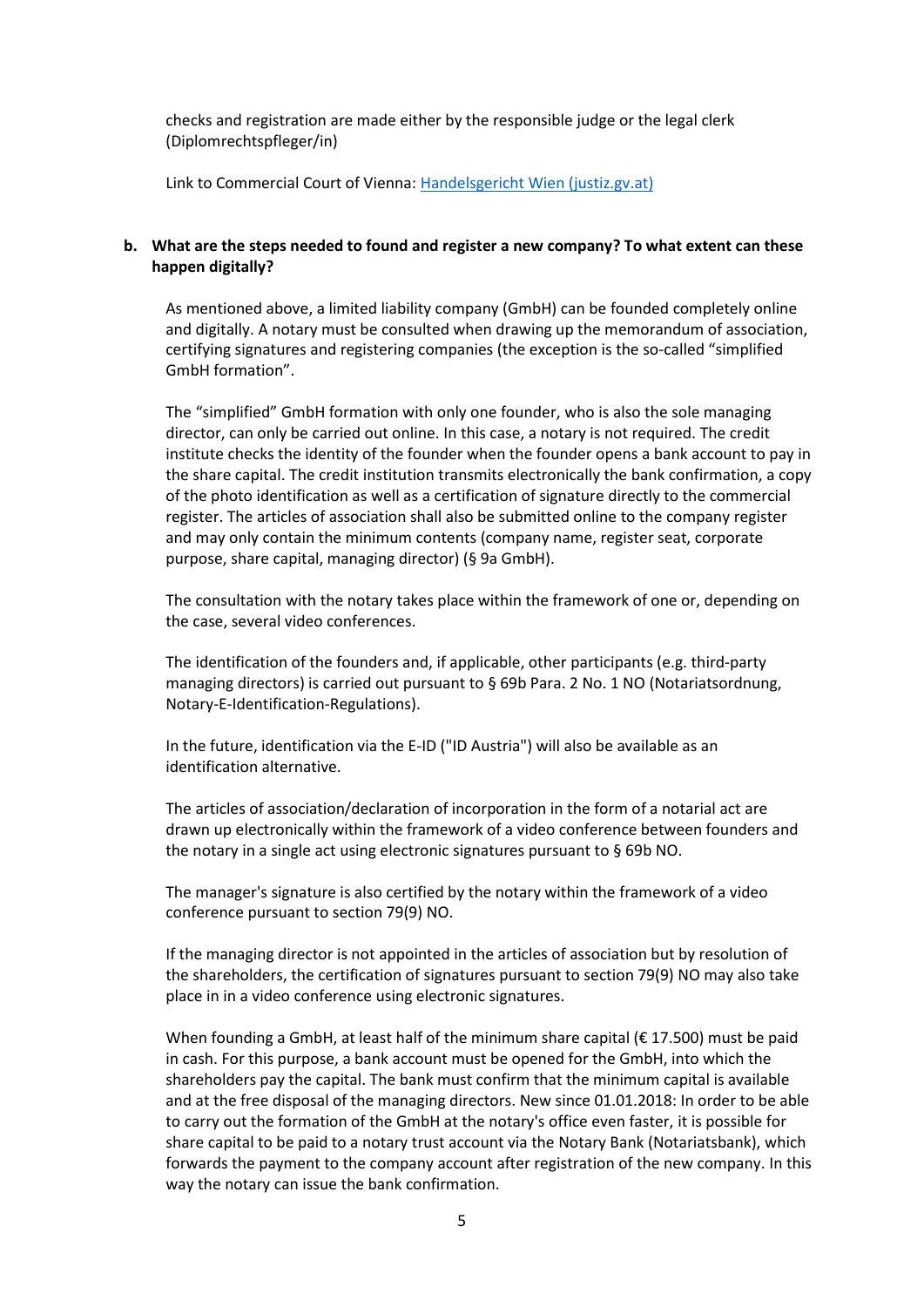The documents that must be submitted to the Company Register Court are transmitted to via the document archive of the Austrian notary's office and Electronic Legal Communication (Elektronischer Rechtsverkehr).

**c. What checks (if any) are done on the authenticity of documents, identity of founders, record of founders (e.g. disqualification as directors) and beneficial owners (company name, register seat,** 

#### **i. By registration authority**

Once the documents have arrived in the commercial register court, the checks and registration are carried out either by the responsible judge or the legal clerk (Diplomrechtspfleger/in) depending on the size and legal form. For example, Limited Liability Companies (GmbH) with share capital up to  $\epsilon$  100.000 are checked and registered by the legal clerk.

The commercial register court checks the documents both formally and materially. Formally, the judge or the legal clerk checks the documents for completeness and if the memorandum of association complies with legal requirements. The legal clerk checks the memorandum of association also materially (e.g. company name: the company name must have a distinctive character, in particular it must be clearly distinguishable from all companies existing at the same place and registered in the company register). There are often improvement orders regarding the company name.

Checks in relation to social fraud are not done automatically. Only in case of suspicion of social fraud mainly in building and construction sector) queries are also made to the tax authorities. If the tax authority answers negatively, applications are then withdrawn or rejected. No checks take place in relation to money laundering.

#### **ii. By notaries**

The tasks of the notary are manifold:

Maintaining high security standards: Various preventive measures should help to protect both the founder and all legal relations from misuse and identity fraud. In this context it is also a central task of the notary to verify identity in order to prevent money laundering and terrorist financing.

In the case of transactions over € 15.000, the notary has special duties of care, identification, reporting and safekeeping:

- Verification of identity and beneficial owners
- Obtaining information on the purpose and nature of the business relationship or transaction
- Reporting suspicious cases
- Providing information to the competent authorities
- Keeping records and information

Especially in connection with the verification of the identity of beneficial owners, there are strict obligations for the notary: since the Berufsrechts-Änderungsgesetz 2020 (BRÄG 2020), there is an obligation to obtain an excerpt from the Register of Beneficial Owners (WiEReG)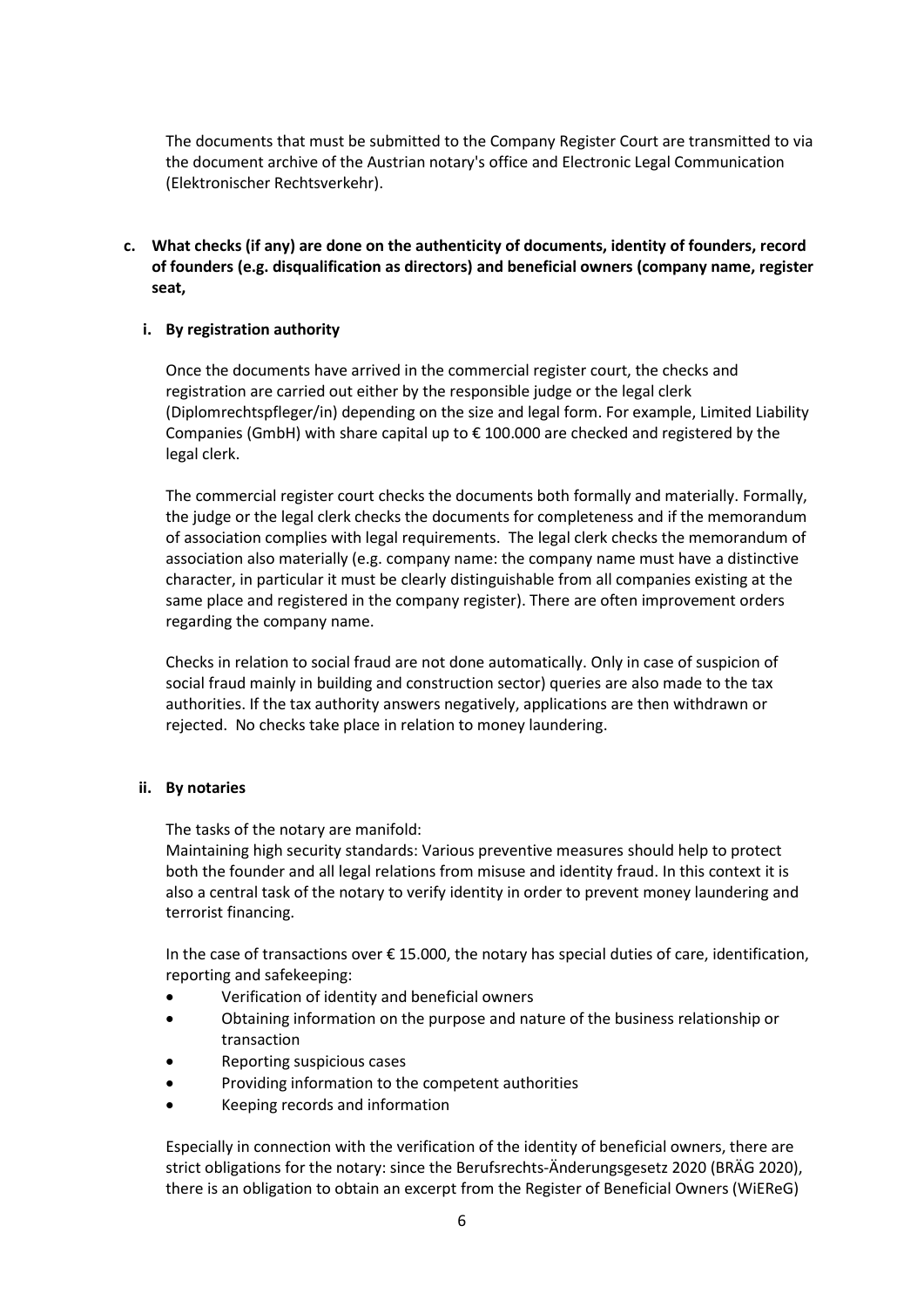every time a new business relationship is established with a legal entity (company, other legal entity with its registered office in Austria, trust and trust-like agreement). In addition, in the case of legal entities, trusts, companies, foundations and comparable structures, the notary must also understand the concrete ownership and control structure. If he/she doesn't, the contractual relationship may not be established and the transaction may not be carried out. Already existing business relationships must be terminated.

The notary instructs and advises founders in drafting the memorandum of association, checks the legal capacity and power of representation as well as the legality of the foundation document and sends it to the commercial register (see above).

The cooperation between the notary and the registry court is based on the principle of dual control (4 eyes principle) and ensures the necessary level of protection of confidence in legal relations, especially in electronic legal transactions.

# **iii. By "facilitator" companies (foundation agents**)

Facilitator companies, such as consulting firms; have often an important advisory role in relation to incorporations and restructurings, but don't play a role under statutory authority.

#### **4) Cross-border Mergers (CBMs)**

# **a. Which authority is responsible for the pre-merger certificate (outbound CBMs), which authority is responsible for approving the merger (inbound CBMs)? (name and link)**

The commercial register courts are responsible for pre-merger certificates. In Vienna it is the Commercial Court of Vienna (Handelsgericht Wien). With regard to cross-border mergers, only judges are responsible for inbound and outbound cross border mergers. Link to Commercial Court of Vienna: [Handelsgericht Wien \(justiz.gv.at\)](https://www.justiz.gv.at/hg-wien/handelsgericht-wien~26d.de.html)

# **b. What personnel capacity/qualifications does the authority/ies listed above (organization(s) granting the pre-merger certificate + approving merger) have?**

At the commercial court of Vienna 5 judges (full-time equivalent) and 25 legal clerk deal with corporate law issues. An estimated total of around 20-25 judges deal with company law in Austria.

#### **c. What (if any) anti-abuse checks are made?**

- **i. Purpose of reorganization**
- **ii. Background check on directors**
- **iii. Identity of beneficial owners**
- **iv. Worker I/C/P arrangements**